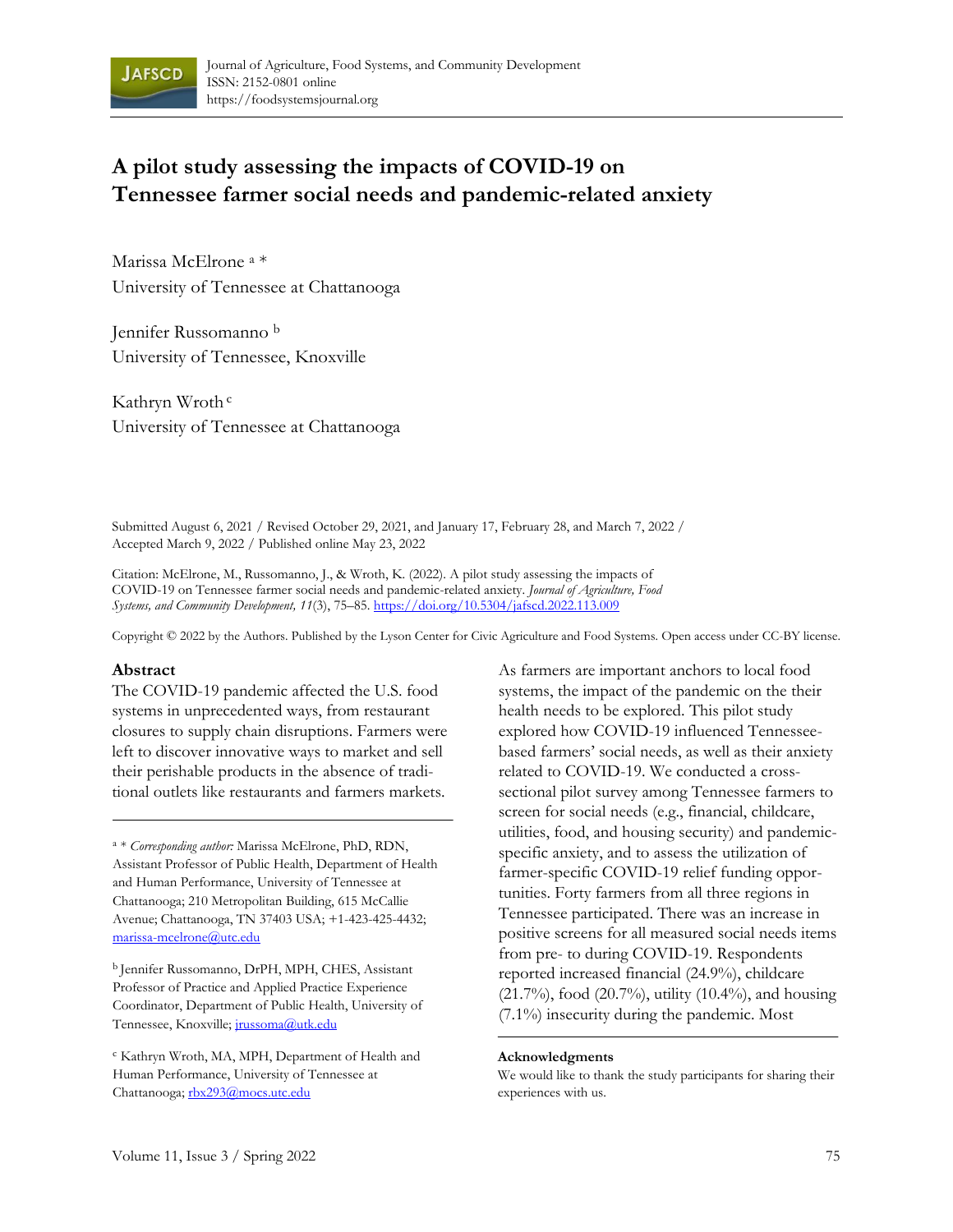respondents reported some level of anxiety related to COVID-19 (mean score  $20.0 \pm 5.65$ ). More than half of respondents indicated they did not apply for any farmer-specific COVID-19 relief funding (54.3%). Tennessee farmers are experiencing gaps in their social needs during COVID-19; however, many did not utilize the financial assistance programs available to them. Future studies, with larger, more representative samples, should further explore the relationship between farm household social needs and the underutilization of both farmer-specific external relief funding and other social safety net programs during and beyond the pandemic.

### **Keywords**

COVID-19, Pandemic, Farmers, Social Needs, Mental Health

### **Introduction and Literature Review**

Since March 2020, the U.S. agriculture system has faced numerous disruptions from the COVID-19 pandemic. Farmers have been affected by local, regional, and national shutdowns, interruptions in the food supply chain, and closures of farmers markets and restaurants. Some farmers found themselves dealing with increased short-term localized demand for products (e.g., beef and produce), while others found themselves with limited outlets in which to sell their products, resulting in food waste and product disposal (e.g., eggs and milk) (Johansson, 2021). These vulnerabilities in the food system, revealed by the COVID-19 pandemic, required farmers to adapt quickly. Farmers were forced to shift to direct-to-consumer sales, to seek alternate avenues for their products (e.g., on-farm public events), and to use online sales platforms (Broadaway & Wolnik, 2020; Gunther, 2020; Raison & Jones, 2020; White, 2021).

In response to these uncertainties and their potential ramifications for domestic farmers, the federal government instituted direct relief to farmers through nationwide programs including the

Coronavirus Food Assistance Programs (CFAP 1 & 2) (U.S. Department of Agriculture [USDA], 2021a), and statewide channels were instituted, such as the Tennessee CARES Act: Coronavirus Agricultural and Forestry Business Fund (CAFB) (Tennessee Department of Agriculture, 2020). The initial CFAP 1, launched in May 2020, provided direct financial assistance to producers of eligible commodities that suffered at least a 5% price decline due to COVID-19 (USDA, 2021b). Critics noted various flaws in the CFAP 1 structure (e.g., strict eligibility criteria, price loss payments) that limited access to funding for many farmers (National Sustainable Agriculture Coalition, 2020). Addressing these pitfalls, the second CFAP iteration was launched in September 2020 with expanded eligibility criteria (e.g., flat-rate crops<sup>1</sup> and sales commodities), which led to allocation of more funds to more farmers than the original program (USDA, 2021c). In conjunction with these federal efforts, the state of Tennessee launched the CAFB to aid farmers and others in the food and forestry businesses, and agriculture-based nonprofits that experienced operational disruptions brought on by COVID-19 (TDA, 2020).

Although there has been some media coverage of nationwide farmer-specific relief programs (Jackson-Smith & Veisi, 2021), additional empirical data on the impact and perceived accessibility of these federal and state programs among Tennessee farmers will strengthen the rationale to continue and expand these and similar programs. In addition, these relief programs were specifically designed to assist small- to medium-sized farms (annual incomes <\$900,000<sup>2</sup> ); however, concerns about inadequate funding to relieve all farmers and unequal distribution favoring larger-scale landowners have been raised (Lioutas & Charatsari, 2021). As the production of small U.S. farms appears to be more vulnerable during COVID-19 than large farms (Haqiqi & Horeh, 2021), it is particularly important to explore small-farm utilization of these programs.

<sup>1</sup> Part of the expanded eligibility in CFAP2 was the inclusion of flat-rate crops. These are crops that did not meet the 5-percent price decline needed for eligibility in CFAP1 or crops that did not have available data to estimate price changes affected by COVID-19. Additionally, the list of sales commodities was expanded in CFAP2 compared to the first program iteration.

<sup>2</sup> All values mentioned in this paper are U.S. dollars.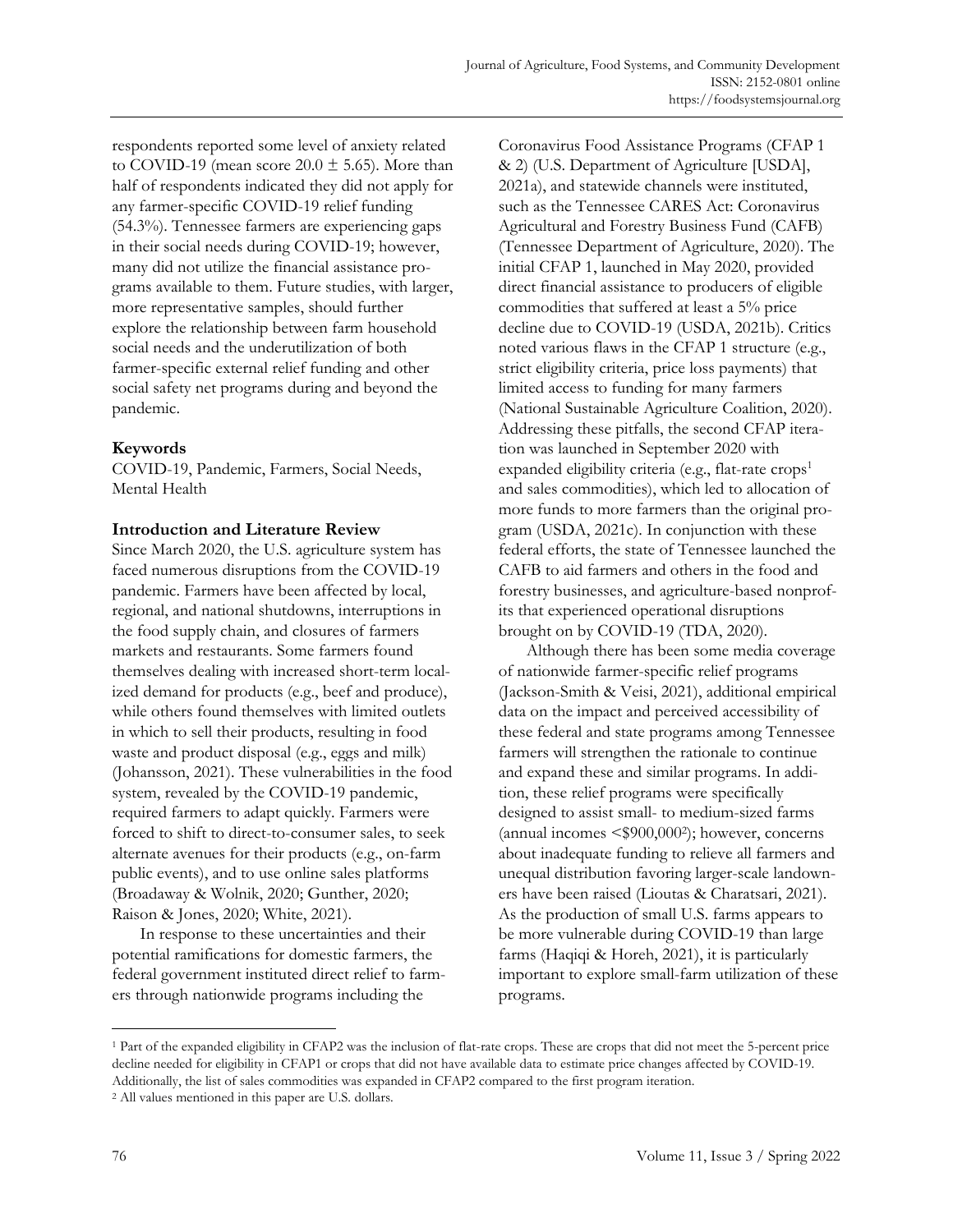Although the COVID-19 pandemic is not the first crisis to affect the U.S. farm sector (Alston, 2007; Sutherland & Glendinning, 2008; Thompson & McCubbin, 1987), these farmer relief funds may help to address pandemic-related gaps in social needs among farmers if fully utilized. Previous research has shown the influence of historical crises in the agricultural sector on farm household social needs (Botterill, 2007; Chang et al., 2011; Sutherland & Glendinning, 2008). In addition, various social struggles faced by farm households have the potential to negatively influence the farm business and operations (Chang et al., 2011; Inwood, 2013, 2017; Inwood et al., 2018; Mishra et al., 2010). This dynamic and complex relationship between farm household social needs and farm business and operations, and the role of COVID-19 farmer relief funds within this existing relationship during the current crisis, are yet to be fully explored.

Along with disruptions to their businesses and potential impact on household social needs, the COVID-19 pandemic may have created and/or exacerbated various health-related issues among farmers. Prior to COVID-19, a study of farmer well-being found that factors beyond farmer control (e.g., broad structural issues such as farm policy influencing prices and tariffs) were perceived as most stressful as they related to mental health status (Henning-Smith et al., 2021). As a factor outside their control, COVID-19 may have increased farmer stress and anxiety due to pandemic-related changes in their business models and in socialneeds stability (e.g., financial and food security). Because prior to the pandemic the farmer population disproportionately suffered from depressive symptoms and chronic stress (Pappas, 2020; Reed & Claunch, 2020), understanding the impact of COVID-19 on the anxiety status of farmers is of growing concern. Exploring the impact of COVID-19 on the social needs and pandemicrelated anxiety of farmers can help to identify and inform interventions for farmers potentially most at risk during the pandemic. To fill this gap, the primary objectives of this pilot study were to explore 1) the impact of COVID-19 on social needs, pandemic-related anxiety, and farm business, and 2) the utilization of and barriers to

accessing farmer-specific relief funding during COVID-19 among Tennessee farmers.

## **Methods**

## **Study Design and Participants**

The cross-sectional survey study was distributed to farmers residing in Tennessee from December 2020 to February 2021. During this time, social distancing guidelines and mask mandates were left up to local authorities across the state and COVID-19 vaccinations were only available to limited numbers of Tennesseans meeting age- and risk-based criteria (Tennessee Office of the Governor, n.d.). Participants were recruited through social media outlets and emails from regional farmers market managers, whose contacts were obtained through a publicly available regional farmers market database (Pick TN Products), using voluntary response sampling methods. Participant inclusion criteria included being at least 18 years old and owning/operating a Tennessee-based farm in the year 2020. All eligible participants completed an electronic informed consent form before proceeding to the survey. No incentive was offered for participating in the study. All study procedures were reviewed and designated as exempt by the University of Tennessee at Chattanooga Institutional Review Board (IRB) (IRB #20-169).

## Data Collection and Survey Instrument

This pilot study used a questionnaire administered via an online survey platform (QuestionPro). Of 46 individuals who were eligible and consented to participate in the study, respondents who completed at least 50% of the survey questions were included in analyses (*n*=40).

The 47-item survey included six sections focused on farm characteristics (8 items), farm product marketing and sales prior to and during the pandemic (4 items), farmer-specific COVID-19 relief funding (5 items), social needs (14 items), COVID-19-related anxiety (7 items), and sociodemographics (9 items). The survey was reviewed and revised based on feedback and additions from stakeholders of a regional farmers market network (farmers and farmers market managers) before dissemination.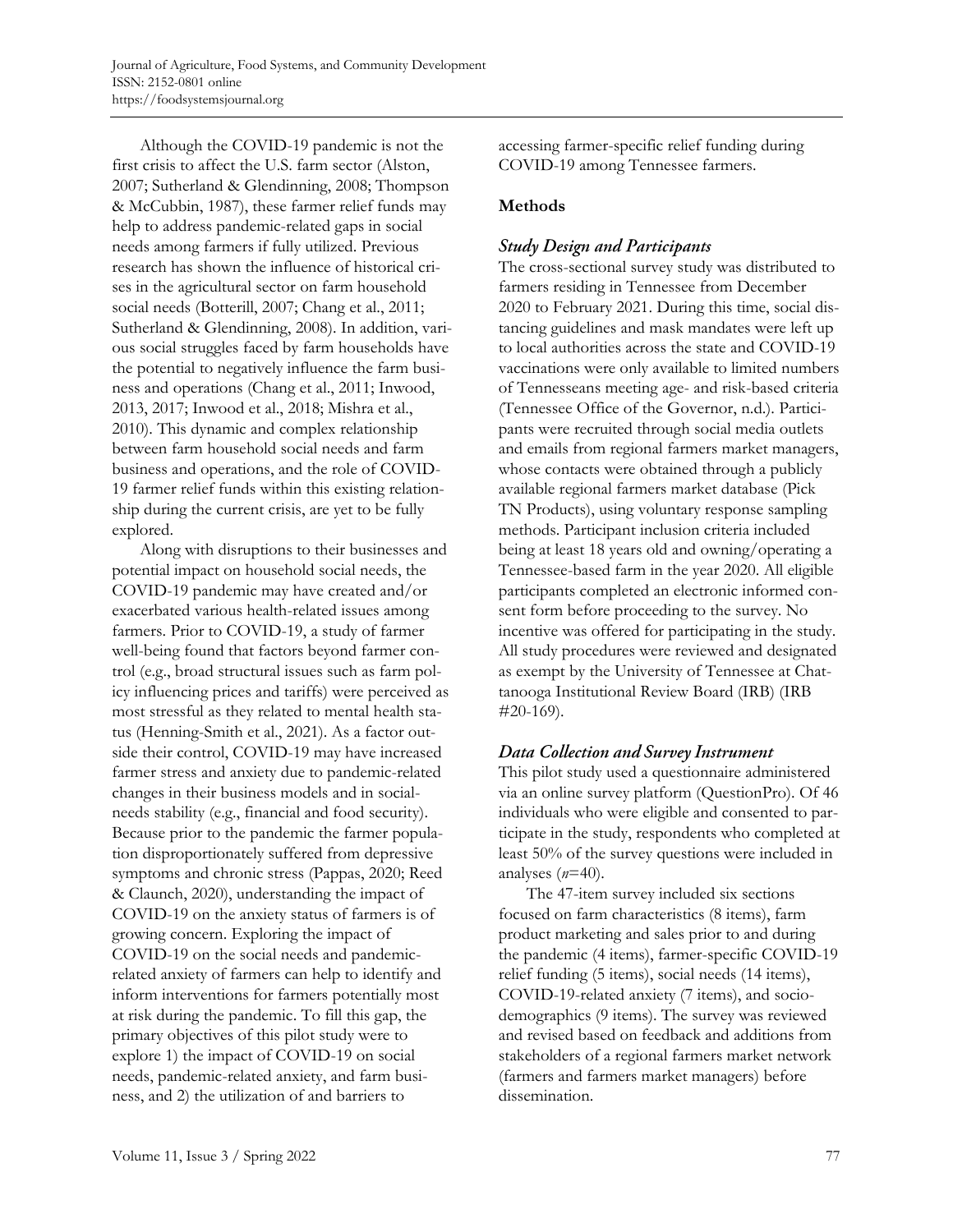## *Social needs screening tool*

The social needs screener items were adapted from the Social Needs Screening Tool compiled by the American Academy of Family Physicians (2018). This tool is composed of existing instruments validated for screening core social determinants of health (SDH), including housing (Montgomery et al., 2013), food (Hager et al., 2010), utilities (Cook et al., 2008), childcare (Children's HealthWatch, 2018), employment (Garg et al., 2007), and financial (Aldana & Liljenquist, 1998) security. Minimal adaptations (e.g., adding "prior to COVID-19" or during COVID-19 before each screener item) were made, in order to compare responses between time points.

## *COVID-19 Anxiety Scale*

The validated COVID-19 Anxiety Scale (α=0.736) was used to explore participant anxiety related to COVID-19 (Chandu et al., 2020). Each item on the seven-item scale ranges from 1 to 4, with lower values indicating a higher anxiety score. Individual item scores are aggregated with possible COVID-19 Anxiety Scale score totals from 7 to 28.

## Data Analysis

All data analyses were performed in SPSS version 28.0. Descriptive analyses were used to calculate the frequency and percentage for categorical variables and the mean and standard deviation for continuous variables. Direct content analysis was conducted in Microsoft Excel on open-ended questions. Common responses (i.e., those reported by more than one participant) were reported in the results.

## **Results**

## Participant Sample

Farm and sociodemographic characteristics of the 40 participating Tennessee-based adult farmers are summarized in Table 1. Participants reported operating farms across all three geographic regions of Tennessee with more than half (57.5%) located in the Eastern region. Most participants (92.5%) indicated that they operated a small, for-profit farm  $(77.5\%)$ .

A majority identified as White (89.3%), non-

Hispanic/Latinx (96.4%) and reported having at least a college or vocational degree (71.5%). At the time of the survey, most participants indicated that they did not participate in either the Supplemental Nutrition Assistance Program (SNAP) (92.6%) or other government assistance programs (88.9%), and had active health insurance (81.4%) (private, public, or combination).

## **Farm Product Sales During the Pandemic**

Most participants indicated no change in their gross annual farm product sales from 2019 to 2020 (65.0%); however, a few noted either an increase  $(17.5\%)$  or a decrease  $(15.0\%)$  in overall farm sales. Participants reported change in where and how their products were sold during COVID-19. Fewer participants sold their products at local farmers markets (68.6%) and restaurants (20.0%) during the pandemic compared to before the pandemic (77.1% and 28.6%, respectively). Conversely, more participants sold products through Community Supported Agriculture (CSA) programs (31.4%) and on their farms (62.9%) during compared to before the pandemic (28.6% and 51.4%, respectively). Although many participants reported experiencing a variety of business barriers during COVID-19, summarized in Table 2, 17.1% of participants reported that they did not encounter any barriers.

## Utilization of and Barriers to Accessing **Farmer-Specific Funding During COVID-19**

Nearly half of the respondents (19, 47.5%) indicated that they did not apply for any COVID-19 relief funding. When pressed for reasons for not applying, respondents reported a variety of barriers, detailed in Table 3, to accessing and/or utilizing the available funding resources. Additionally, respondents provided open-ended responses which indicated that they did not apply for funding because they felt other people were more in need of funding than they were.

Of those indicating they applied for at least one type of COVID-19 relief funding (13; 32.5%), only one reported that their application was not funded. Of those funded, a majority reported receiving either between \$100–\$4,999 (5) or \$5,000–\$9,999 (5) from all sources (i.e., CFAP 1,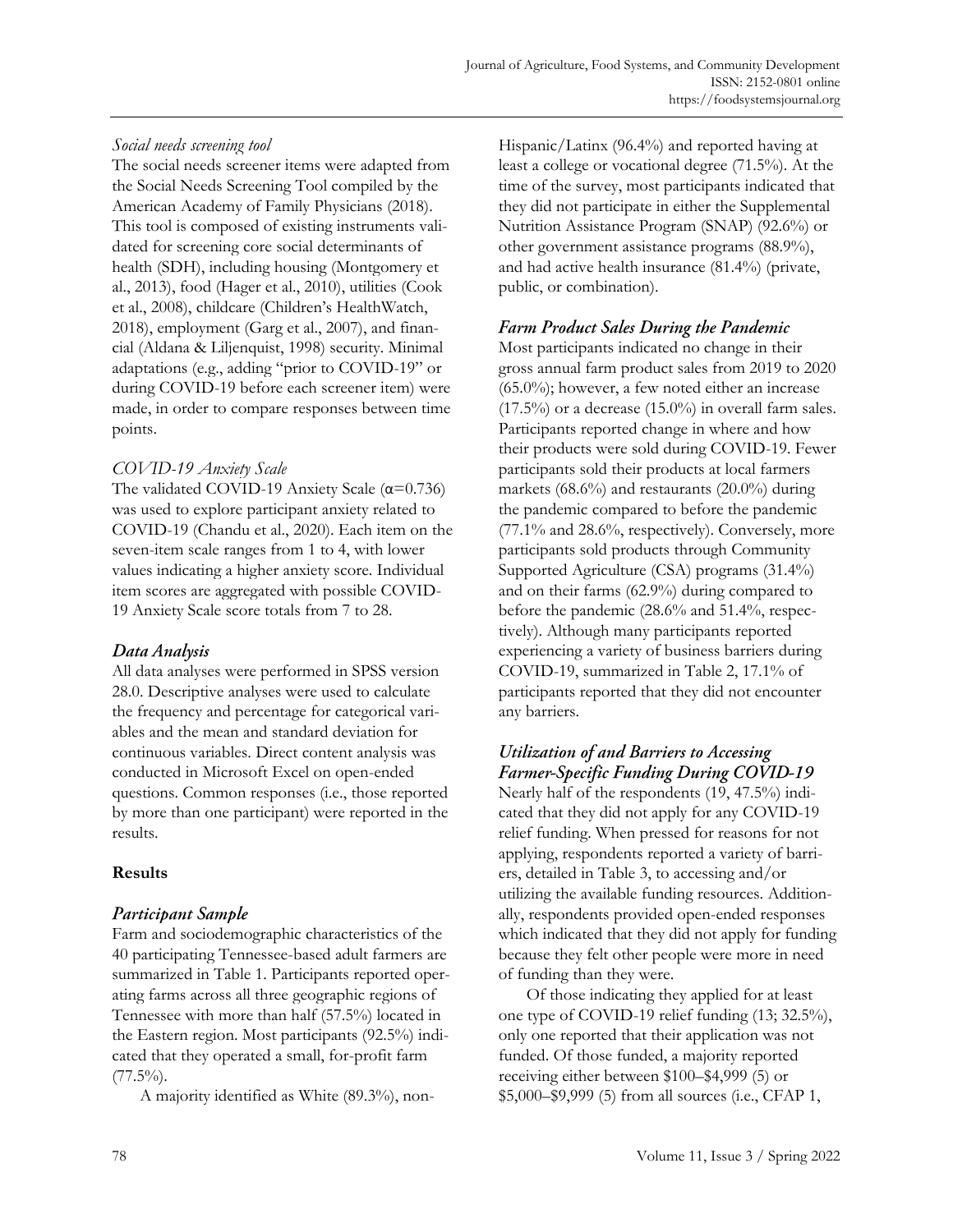| <b>Characteristic</b>                              | n (Valid %) |
|----------------------------------------------------|-------------|
| <b>Farm Geographic Region in Tennessee</b>         |             |
| Eastern region                                     | 23 (57.5)   |
| Central region                                     | 10 (25.0)   |
| Western region                                     | 6(15.0)     |
| Prefer not to answer                               | 1(2.5)      |
| <b>Farm Operation (years)</b>                      |             |
| Beginning farmers $($ < 1 – 10)                    | 20 (50.0)   |
| Established farmers (11->20)                       | 18 (45.0)   |
| Prefer not to answer                               | 2 (5.0)     |
| Primary Farm Ownershipb                            |             |
| Male-owned                                         | 22 (55.0)   |
| Female-owned                                       | 20 (50.0)   |
| Non-binary-owned                                   | 2 (5.0)     |
| Racial or ethnic minority-owned                    | 0(0.0)      |
| Prefer not to answer                               | 6 (15.0)    |
| Farm Size (based on average gross annual<br>sales) |             |
| Small (<\$350,000 annual income)                   | 37 (92.5)   |
| Medium (\$350,000-\$999,999 annual<br>income)      | 0(0.0)      |
| Large (>\$1 million annual income)                 | 1(2.5)      |
| Prefer not to answer                               | 2(5.0)      |
| <b>Farm Production Acreage</b>                     |             |
| $<$ 1                                              | 4(10.0)     |
| $2 - 9$                                            | 15 (37.5)   |
| $10 - 49$                                          | 9 (22.5)    |
| >50                                                | 10 (25.0)   |
| Prefer not to answer                               | 2(5.0)      |
| <b>Farm For Profit or Not-For-Profit Status</b>    |             |
| For profit                                         | 31 (77.5)   |
| Not-for-profit                                     | 2(5.0)      |
| Prefer not to answer                               | 7(17.5)     |
| Age (years)                                        |             |
| $26 - 35$                                          | 2 (7.1)     |
| 36-45                                              | 9(32.1)     |
| $46 - 55$                                          | 4(14.3)     |
| $55 - 64$                                          | 5(17.9)     |
| >65                                                | 8(28.6)     |

#### Table 1. Farm and Sociodemographic Characteristics of a Sample of 40 Tennessee Farmers

CFAP 2, and CAFB), and only two participants were granted more than \$10,000. When asked what other resources helped support product sales during COVID-19, respondents reported utilizing online sales outlets (40.0%), forming partnerships with other farms or community organizations

| <b>Characteristic</b>                                                    | n (Valid %) |
|--------------------------------------------------------------------------|-------------|
| <b>Gender Identity</b>                                                   |             |
| Female                                                                   | 14 (50.0)   |
| Male                                                                     | 13 (46.4)   |
| Prefer not to answer                                                     | 1(3.6)      |
| Race                                                                     |             |
| White                                                                    | 25 (89.3)   |
| Prefer not to answer                                                     | 3(10.7)     |
| Ethnicity                                                                |             |
| Non-Hispanic/Latinx                                                      | 27 (96.4)   |
| Hispanic/Latinx                                                          | 0(0.0)      |
| Prefer not to answer                                                     | 1(3.6)      |
| Education                                                                |             |
| High school diploma/GED                                                  | 2(7.1)      |
| Some college                                                             | 6(21.4)     |
| College/Vocational degree                                                | 20 (71.5)   |
| <b>SNAP Participant</b>                                                  |             |
| Yes                                                                      | 2(7.4)      |
| No                                                                       | 25 (92.6)   |
| <b>Other Government Assistance Program</b><br>Participation <sup>c</sup> |             |
| Yes                                                                      | 3(11.1)     |
| No                                                                       | 24 (88.9)   |
| <b>Health Insurance Status</b>                                           |             |
| Private health insurance                                                 | 13 (48.1)   |
| Public health insurance                                                  | 5(18.5)     |
| Private and public health insurance                                      | 4(14.8)     |
| No health insurance                                                      | 4(14.8)     |
| Prefer not to answer                                                     | 1(3.7)      |

a Sample size varies due to missing responses

b Participants had the option to select more than one response option

c Other government assistance programs included Medicare, Medicaid, Supplemental Security Income, Temporary Assistance for Needy Families, Children's Health Insurance Program, housing assistance

(25.7%), and utilizing wholesale markets (17.1%). Respondents provided additional open-ended responses, stating that "less government involvement," "less restrictive COVID-19 regulations at farmers markets and restaurants," "more USDA processing facilities," "increased assistance with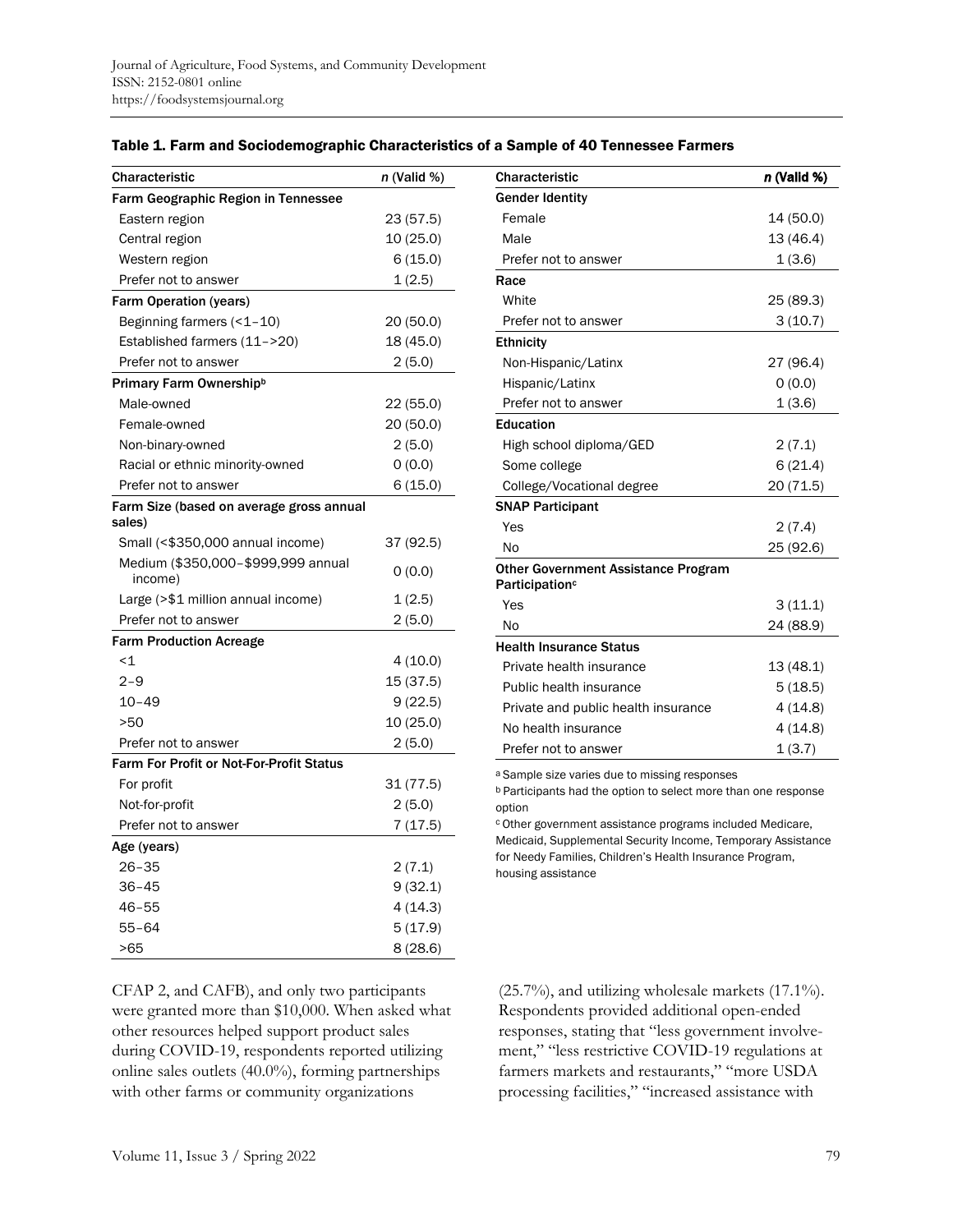marketing of products and locations," and "increased funding/grant opportunities" would be helpful resources now or in the future to support product sales. The remaining respondents (8) did not indicate whether they applied for funding.

## **Social Needs Prior To and** During COVID-19

Participant social needs screener results before and during the pandemic are summarized in Table 4. The results indicated an increase in the number of positive screens for all measured social needs items during COVID-19 compared to before the pandemic.

## **Anxiety Related to COVID-19**

Overall, respondents reported some level of anxiety related to COVID-19 (mean score  $20.0 \pm 5.65$ ). Only four participants had no indicators of anxiety related to COVID-19. These results are summarized in Table 5.

### **Discussion**

Our results indicated that the social needs of Tennessee farmers, including financial, childcare, food, utilities, and housing security, were negatively impacted by COVID-19. These social determinants of health are conditions that can affect a wide range of risk factors and health outcomes among farmers (Braveman et al., 2011).

#### Table 2. Barriers to Grow, Raise, Market, and/or Sell Products Experienced During COVID-19 by a Sample of Tennessee Farmers

| Farm Business Barrier <sup>b</sup>                       | $n^{\alpha}$ (Valid %) |
|----------------------------------------------------------|------------------------|
| Limited outlets for products                             | 15 (42.9)              |
| Restrictive safety measures enforced at farmers markets  | 12(34.3)               |
| Restaurant closures                                      | 11 (31.4)              |
| Difficulty locating seeds, animal feed or other supplies | 10(28.6)               |
| Issues finding reliable labor                            | 8(22.9)                |
| Long wait times for processing meat products             | 7(20.0)                |
| Inability to pay staff                                   | 4(11.4)                |
| Limited funds for required PPE equipment                 | 2(5.7)                 |
| Did not encounter any barriers during COVID-19           | 6(17.1)                |

a Sample size varies due to missing responses.

**b** Participants had the option to select more than one response option.

#### Table 3. Barriers to Utilization of and/or Access to Farmer-Specific Funding During COVID-19 of a Sample of Tennessee Farmers

| <b>Farmer-Specific Funding Barriera</b>  | $n = 19$ (Valid %) |
|------------------------------------------|--------------------|
| Unaware of funding sources               | 6(31.6)            |
| Not meeting the application requirements | 6(31.6)            |
| Difficulties with application process    | 3(15.8)            |
| Not needing funding at the time.         | 3(15.8)            |
| Missing application deadline             | 1(5.3)             |
| No internet access to apply for funding  | 1(5.3)             |
| Other                                    | 3(15.8)            |

a Participants had the option to select more than one response option.

While the widening of SDH disparities has been noted in other U.S. populations during the pandemic (Ku & Brantley, 2020), considering the vital role of farmers in local food systems, to

### Table 4. Comparison of Positive Social Needs Screener Results Prior to and During COVID-19 Among a Sample of Tennessee Farmers

| Social Needs Screener Item | <b>Positive Screen Prior to</b><br>COVID-19<br>$n$ (Valid %) | <b>Positive Screen During</b><br>COVID-19<br>$n$ (Valid %) | Difference in Positive Screen<br>(During - Prior to COVID-19)<br>$n$ (Valid %) |
|----------------------------|--------------------------------------------------------------|------------------------------------------------------------|--------------------------------------------------------------------------------|
| Housing                    | 1(3.2)                                                       | 3(10.3)                                                    | 2(7.1)                                                                         |
| Food Insecurity            | 4(13.8)                                                      | 10(34.5)                                                   | 6(20.7)                                                                        |
| <b>Utilities</b>           | 1(3.4)                                                       | 4(13.8)                                                    | 3(10.4)                                                                        |
| Child Care                 | 2(6.9)                                                       | 8(28.6)                                                    | 6(21.7)                                                                        |
| <b>Finances</b>            | 5(17.9)                                                      | 12(42.8)                                                   | 7(24.9)                                                                        |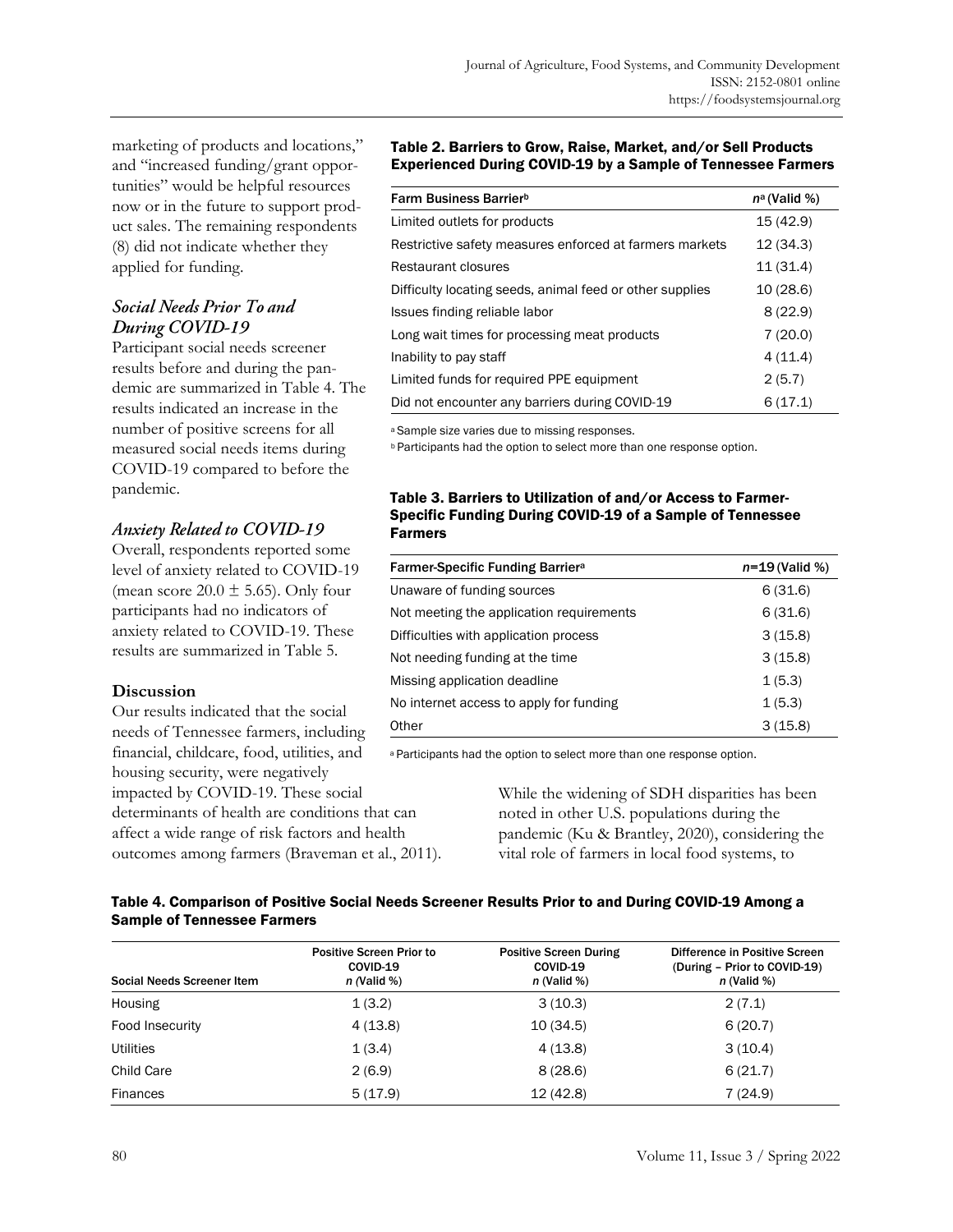| Table 5. Item-Level and Overall Mean, Standard Deviation, and Range of COVID-19 Anxiety Scale Scores |
|------------------------------------------------------------------------------------------------------|
| Among a Sample of Tennessee Farmers                                                                  |

| <b>COVID-19 Anxiety Scale Item</b>                                                                      | Mean $(\pm SD)$      | Range <sup>a</sup> |
|---------------------------------------------------------------------------------------------------------|----------------------|--------------------|
| How afraid are you of acquiring COVID-19 when going into the public?                                    | $2.7 \ (\pm 1.02)$   | $1 - 4$            |
| How frequently are you feeling worried that you have acquired COVID-19?                                 | $3.1 (\pm 0.91)$     | $1 - 4$            |
| How frequently is your sleep getting affected because of thoughts relating to COVID-19?                 | $3.2 \ (\pm 0.97)$   | $1 - 4$            |
| How frequently are you avoiding conversations on COVID-19 related information out of fear/<br>anxiety?  | $3.3 (\pm 1.02)$     | $1 - 4$            |
| How worried are you of acquiring COVID-19 when an unknown person is coming closer to you?               | $2.6 (\pm 1.05)$     | $1 - 4$            |
| How anxious are you getting when knowing information on COVID-19?                                       | $2.8(\pm 0.96)$      | $1 - 4$            |
| How concerned are you when people cough or sneeze because of the fear that you may acquire<br>COVID-19? | $2.4 \ (\pm 1.05)$   | $1 - 4$            |
| <b>Overall COVID-19 Anxiety Scale Score</b>                                                             | $20.0$ ( $\pm$ 5.65) | $10 - 28$          |

a Scale: 1=always, or extremely afraid, worried, anxious, or concerned; 4=never, or not at all afraid, worried, anxious, or concerned SD: Standard Deviation

address their social need gaps first may result in a more robust pandemic response that better serves other vulnerable communities. The identification of existing social need gaps, exacerbated by the pandemic, among Tennessee farmers found in this pilot study warrants larger-scale studies that explore SDH disparities among farmers across the nation.

Without these social needs in place, existing health disparities among farmers may widen, such as anxiety-related mental health issues (Reed & Claunch, 2020). Although most participants in this sample indicated pandemic-related anxiety at some level, higher levels of COVID-19-related anxiety have been noted in the general population (Twenge & Joiner, 2020). This may potentially be explained by underreporting due to perceived negative stigma accompanying mental health issues and associated treatment, as previously noted among farmers (Judd et al., 2006). With farmers already experiencing high levels of stress prior to the pandemic, it may be hard to differentiate between pandemicrelated and non-pandemic-related anxiety. Moreover, farmers operating in Tennessee may not view the risks related to COVID-19 through the same lens as farmers operating in states with different political environments. Furthermore, the COVID-19 Anxiety Scale (Chandu et al., 2020) used in the study measured participant anxiety directly related to COVID-19. This instrument did not consider

stress and anxiety indirectly related to COVID-19 and, when used alone, may not provide a comprehensive assessment of the stress-related mental health status of farmers during the pandemic. In future studies, multiple instruments to measure various mental health conditions would be warranted.

Many Tennessee farmers in this sample also faced disruptions to their businesses during the pandemic. Due to limited sales outlets and restrictive COVID-19 safety measures, many participants reported shifting from traditional sales outlets like farmers markets and restaurants to direct-toconsumer and online sales, which has been noted in previous research (Gunther, 2020). Despite these barriers and shifts in their business models, nearly two-thirds of the farmers in this study indicated no change in their gross annual farm product sales from 2019 to 2020. This finding may be explained, in part, due to the resilience in local food supply chains (Thilmany et al., 2021). Increased demand in direct-to-consumer farm sales, increased use of online sales platforms, and the rise in consumer support for locally sourced products that has been noted before and during the pandemic may have provided opportunities for farmers to meet their pre-pandemic product sales (O'Hara & Low, 2016; Thilmany et al., 2021). Additional technical assistance for farmers to build upon and maximize these acquired business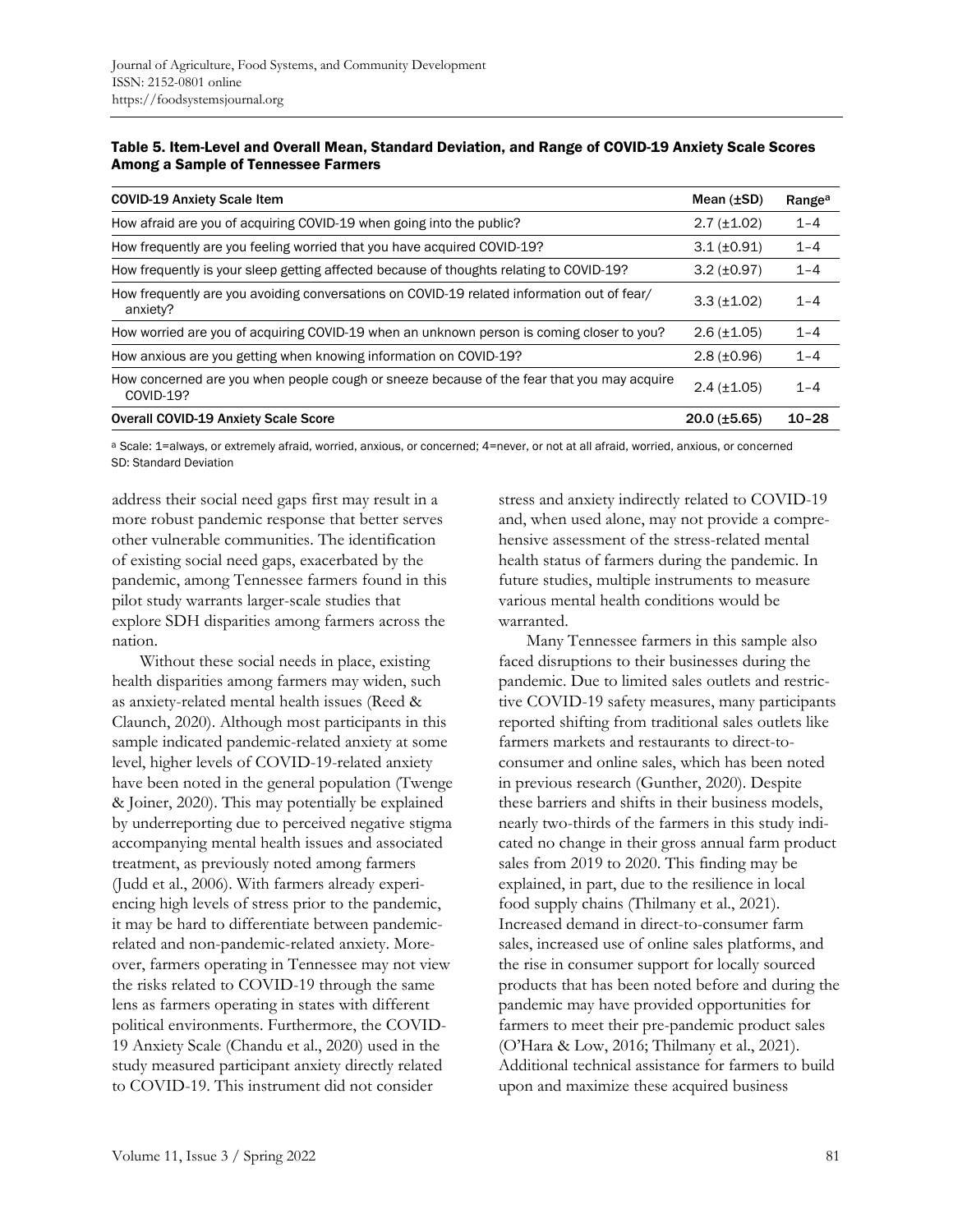adaptation strategies (e.g., expansion to online sales outlets) could promote continued farmer resilience during and beyond the pandemic.

Although the participating farmers indicated an increase in social hardships during the pandemic, similar to farmer experiences in other crises (Sutherland & Glendinning, 2008), few utilized the available financial assistance programs to bridge pandemic-related gaps. While previous challenges in the farm sector have been shown to impact the social needs of farm households (Botterill, 2007; Chang et al., 2011), many agricultural policies have not focused on these household-levels needs. These historical shortcomings of farm policy to address the well-being of farm households (Becot & Inwood, 2020) may help to explain the underutilization of COVID-19 farmer relief programs in this sample. With this historical farm policy context in mind, farmers in this study may not have recognized their eligibility for the various funding opportunities, as many did not report changes in their annual product sales related to the pandemic. Moreover, participant comments such as that they "felt others needed the funding more" and that "less government involvement [would be helpful for product sales]" highlight the potential stigma associated with government funding/assistance noted previously among farming communities (Martinez-Brawley & Blundall, 1991). Due to the local political environment surrounding COVID-19, this existing stigma may have been heightened among Tennessee farmers, potentially leading to a lower uptake of the pandemic-specific financial resources.

These findings, along with a previously outlined research agenda by Becot & Inwood (2020), highlight the need for additional, larger and more representative research studies exploring the interplay between farm household social needs and the normalization and destigmatization of both farmerspecific pandemic-related relief programs and other social safety net programs and policies, as they could be effective avenues to address social needs and stress concerns among farmers.

## Limitations

Although results from this study are not generalizable beyond the scope of our sample, this pilot

study has highlighted the need for larger-scale studies to better understand the impact of COVID-19 on social needs of diverse farmers. Most study participants identified as non-Hispanic/Latinx, White farmers. There may be greater gaps in social needs and financial inequities among socially disadvantaged farmers—defined by the USDA as farmers "belonging to groups that have been subject to racial or ethnic prejudice" (USDA Economic Research Service [USDA ERS], 2021a, para. 4) that were undetectable due to underrepresentation in the sample. Although socially disadvantaged farmers make up a much smaller proportion of farmers in Tennessee and nationwide compared to farmers who have not experienced racial or ethnic prejudice (USDA National Agricultural Statistics Service [USDA NASS], 2019), this pilot will inform enhanced recruitment efforts to ensure participation of historically underrepresented farmers in larger-scale national studies to explore if COVID-19 has affected diverse groups of farmers in different ways.

This pilot study aimed to measure the impact of business-related COVID-19 relief programs on the farmer population; however, with the emphasis on household social needs, further exploration of household-related COVID-19 relief programs is needed to fully understand the broader impact of social policy on farm household social needs (Becot & Inwood, 2020). In addition, the farm typology (USDA ERS, 2021b) used to categorize farm size based on product sales was a limitation in this study. Most respondents (92.5%) were categorized as small farms (< \$350,000); therefore, in a future study inclusion of the hobby farm category  $( $$10,000$ ) will be beneficial for further compari$ sons within the small-farm category. Finally, although the social needs screener items aimed to distinguish between the time periods prior to and during COVID-19, these data were collected during the pandemic and may not provide the same level of accuracy as a pre- and post-survey.

### **Conclusion**

Tennessee farmers were experiencing gaps in their social needs during COVID-19; however, many did not utilize financial assistance programs available to them. Future studies should further investigate the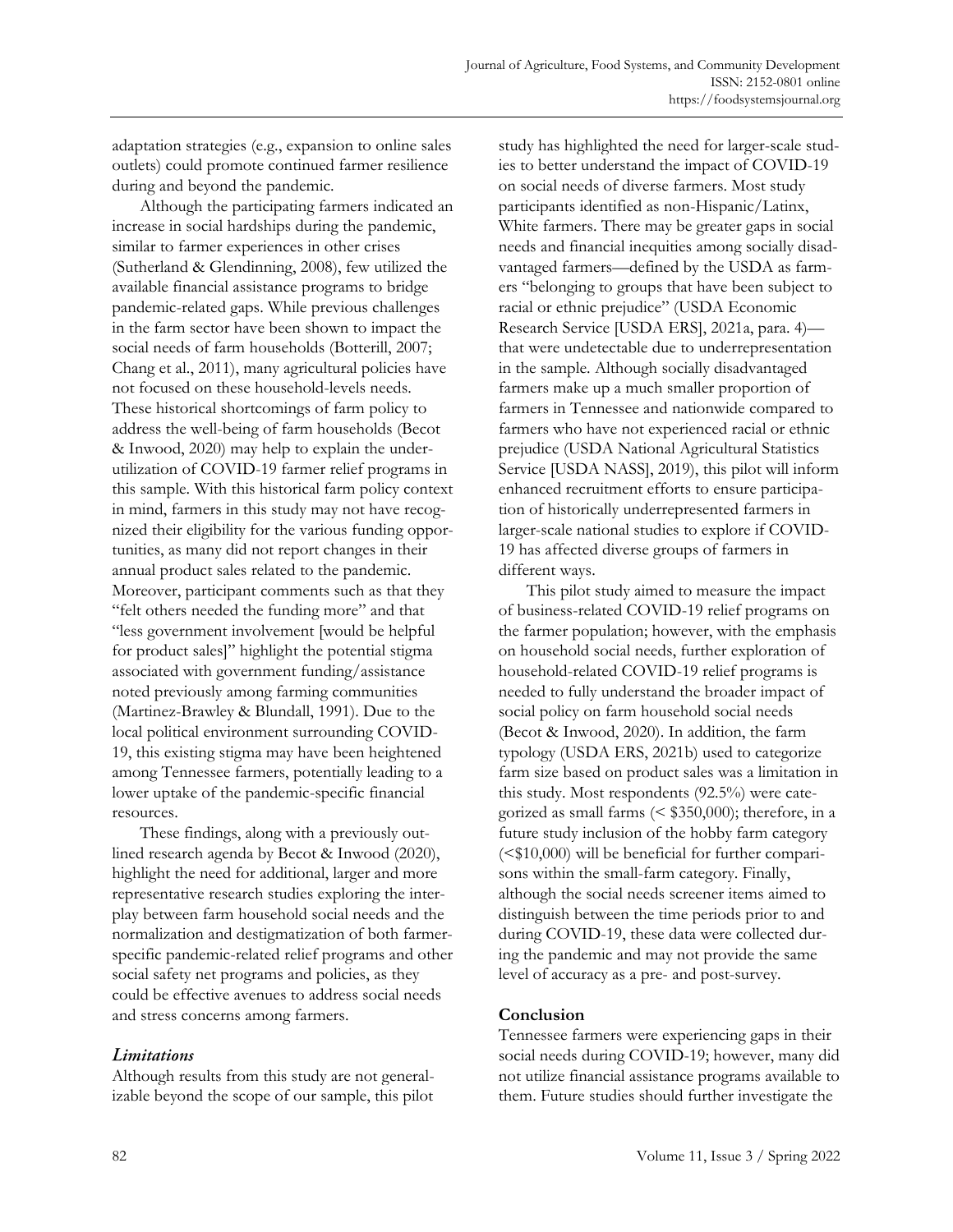dynamic interplay between farm household social needs, farm business and operations, and utilization and destigmatization of farmer-specific relief funding and other social safety net programs and policies as these may be avenues to address the social-need hardships among farmers during and beyond the pandemic.

This pilot study functions as a framework for future research. A next step is to conduct a largescale nationwide study, including adequate representation of historically underrepresented farmers, to explore the impact of COVID-19 on social

needs among and between diverse U.S. farmers. This study will include additional instruments and items to measure mental health comprehensively and to explore the impact of other COVID-19 relief programs and other social policies on household social needs of farmers. In conclusion, as farmers are fundamental players in our local food systems, identifying ways to improve access to, and utilization and normalization of federal and state funds and programs to support the business and social needs of farmers is vital in the effort to build sustainable food systems for us all.

### **References**

- Aldana, S. G., & Liljenquist, W. (1998). Validity and reliability of a financial strain survey. *Financial Counseling and Planning, 9*(2), 11–19. [https://www.afcpe.org/news-and-publications/journal-of-financial-counseling-and-planning/volume-](https://www.afcpe.org/news-and-publications/journal-of-financial-counseling-and-planning/volume-9-2/validity-and-reliability-of-a-financial-strain-survey/)[9-2/validity-and-reliability-of-a-financial-strain-survey/](https://www.afcpe.org/news-and-publications/journal-of-financial-counseling-and-planning/volume-9-2/validity-and-reliability-of-a-financial-strain-survey/)
- Alston, M. (2007). "It's really not easy to get help": Services to drought-affected families. *Australian Social Work, 60*(4), 421–435.<https://doi.org/10.1080/03124070701671149>
- American Academy of Family Physicians. (2018). *Social Needs Screening Tool*. [https://www.aafp.org/dam/AAFP/documents/patient\\_care/everyone\\_project/hops19-physician-form-sdoh.pdf](https://www.aafp.org/dam/AAFP/documents/patient_care/everyone_project/hops19-physician-form-sdoh.pdf)
- Becot, F. A., & Inwood, S. M. (2020). The case for integrating household social needs and social policy into the international family farm research agenda. *Journal of Rural Studies, 77*, 185–198. <https://doi.org/10.1016/j.jrurstud.2020.05.005>
- Botterill, L. C. (2007). Responding to farm poverty in Australia. *Australian Journal of Political Science, 42*(1), 33–46. <https://doi.org/10.1080/10361140601158534>
- Braveman, P., Egerter, S., & Williams, D. R. (2011). The social determinants of health: Coming of age. *Annual Review of Public Health*, *32*(1), 381–398.<https://doi.org/10.1146/annurev-publhealth-031210-101218>
- Broadaway, D., & Wolnik, D. (2020). Iteration, innovation, and collaboration: Supporting farmers markets' response to COVID-19. *Journal of Agriculture, Food Systems, and Community Development, 10*(1), 233–236. <https://doi.org/10.5304/jafscd.2020.101.014>
- Chandu, V. C., Pachava, S., Vadapalli, V., & Marella, Y. (2020). Development and initial validation of the COVID-19 Anxiety Scale. *Indian Journal of Public Health, 64*(6), 201–204[. https://doi.org/10.4103/ijph.IJPH\\_492\\_20](https://doi.org/10.4103/ijph.IJPH_492_20)
- Chang, K.–L., Langelett, G. L., & Waugh, A. W. (2011). Health, health insurance, and decision to exit from farming. *Journal of Family Economics, 32*(2), 356–372.<https://doi.org/10.1007/s10834-011-9254-3>
- Children's HealthWatch. (2018). *Final: 2018 Children's HealthWatch Survey*. <https://childrenshealthwatch.org/wp-content/uploads/English-interview2018.pdf>
- Cook, J. T., Frank, D. A., Casey, P. H., Rose–Jacobs, R., Black, M. M., Chilton, M., Ettinger de Cuba, S., Appugliese, D., Coleman, S., Heeren, T., Berkowitz, C., & Cutts, D. B. (2008). A brief indicator of household energy security: Associations with food security, child health, and child development in US infants and toddlers. *Pediatrics, 122*(4), e867–e875.<https://doi.org/10.1542/peds.2008-0286>
- Garg, A., Butz, A. M., Dworkin, P. H., Lewis, R. A., Thompson, R. E., & Serwint, J. R. (2007). Improving the management of family psychosocial problems at low-income children's well-child care visits: The WE CARE project. *Pediatrics, 120*(3), 547–558[. https://doi.org/10.1542/peds.2007-0398](https://doi.org/10.1542/peds.2007-0398)
- Gunther, A. (2020). COVID-19: Fight or flight. *Agriculture and Human Values, 37*(3), 591–592. <https://doi.org/10.1007/s10460-020-10101-0>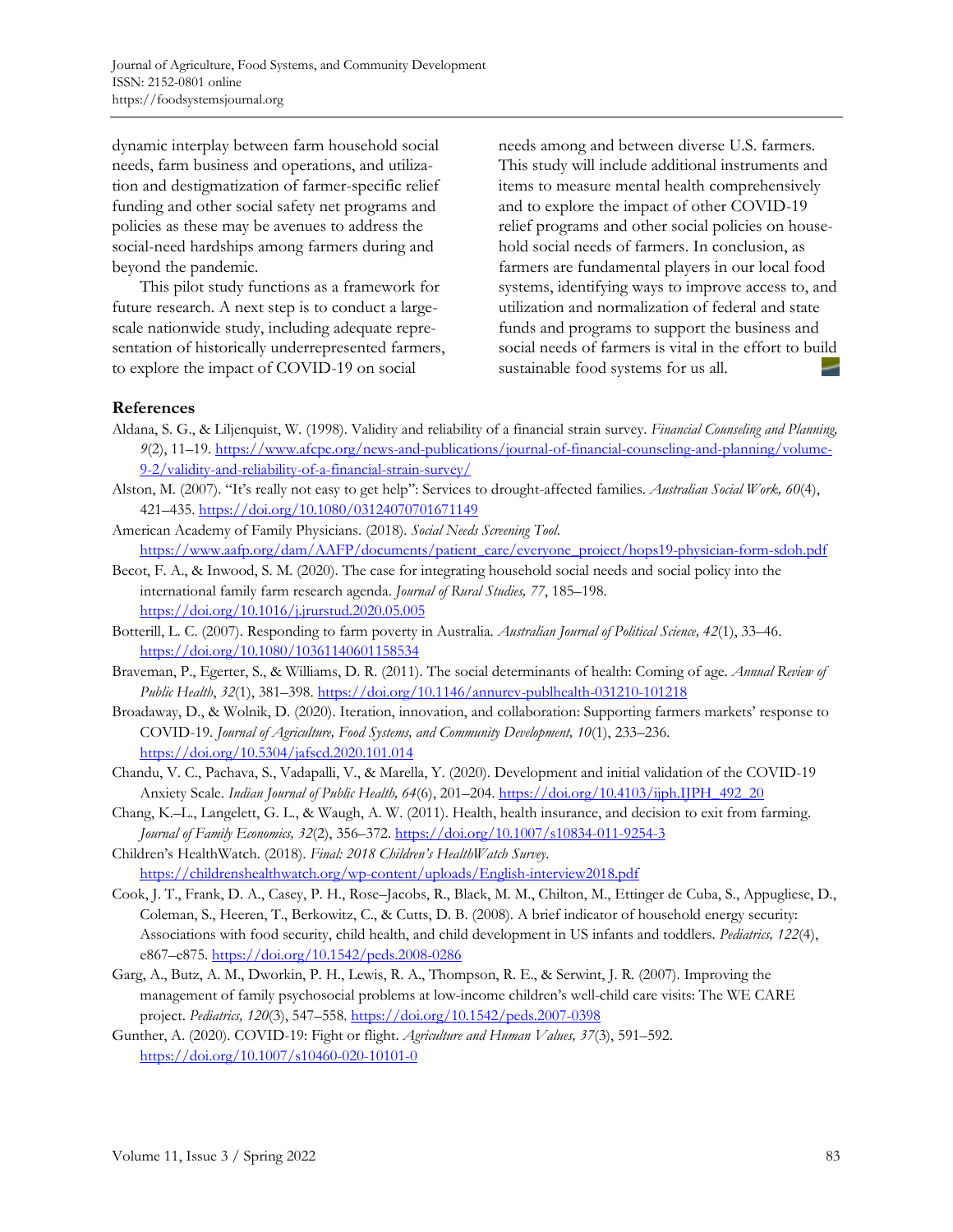- Hager, E. R., Quigg, A. M., Black, M. M., Coleman, S. M., Heeren, T., Rose–Jacobs, R., Cook, J. T., Ettinger de Cuba, S. A., Casey, P. H., Chilton, M., Cutts, D. B., Meyers, A. F., & Frank, D. A. (2010). Development and validity of a 2 item screen to identify families at risk for food insecurity. *Pediatrics, 126*(1), e26–e32. <https://doi.org/10.1542/peds.2009-3146>
- Haqiqi, I., & Horeh, M. B. (2021). Assessment of COVID-19 impacts on U.S. counties using the immediate impact model of local agricultural production (IMLAP). *Agricultural Systems*, *190*(C), Art. 103132. <https://doi.org/10.1016/j.agsy.2021.103132>
- Henning-Smith, C., Alberth, A., Bjornestad, A., Becot, F., & Inwood, S. (2021). Farmer mental health in the US Midwest: Key informant perspectives. *Journal of Agromedicine, 27*(1), 15–24. <https://doi.org/10.1080/1059924x.2021.1893881>
- Inwood, S. (2013). Social forces and cultural factors influencing farm transition. *Choices, 28*(2), 1–5. <https://www.jstor.org/stable/choices.28.2.07>
- Inwood, S. (2017). Agriculture, health insurance, human capital and economic development at the rural-urban-interface. *Journal of Rural Studies*, *54*, 1–14.<https://doi.org/10.1016/j.jrurstud.2017.05.009>
- Inwood, S., Knudson, A., Becot, F. A., Braun, B., Goetz, S. J., Kolodinsky, J. M., Loveridge, S., Morris, K., Parker, J., Parsons, B, Welborn, R., & Albrecht, D. E. (2018). Health insurance and national farm policy. *Choices*, *33*(1), 1–7. <https://www.jstor.org/stable/26487425>
- Jackson-Smith, D., & Veisi, H. (2021). Media coverage of a pandemic's impacts on farmers and implications for agricultural resilience and adaptation. *Journal of Agriculture, Food Systems, and Community Development, 10*(2), 157–179. <https://doi.org/10.5304/jafscd.2021.102.039>
- Johansson, R. (2021, July 29). *America's farmers: Resilient throughout the COVID pandemic* [Blog post]. U.S. Department of Agriculture.
	- <https://www.usda.gov/media/blog/2020/09/24/americas-farmers-resilient-throughout-covid-pandemic>
- Judd, F., Jackson, H., Fraser, C., Murray, G., Robins, G., & Komiti, A. (2006). Understanding suicide in Australian farmers. *Social Psychiatry and Psychiatric Epidemiology*, *41*(1), 1–10.<https://doi.org/10.1007/s00127-005-0007-1>
- Ku, L. & Brantley, E. (2020, June 10). Widening social and health inequalities during the COVID-19 pandemic. *JAMA Health Forum, 1*(6), e200721.<https://doi.org/10.1001/jamahealthforum.2020.0721>
- Lioutas, E. D., & Charatsari, C. (2021). Enhancing the ability of agriculture to cope with major crises or disasters: What the experience of COVID-19 teaches us. *Agricultural Systems*, *187*, Art. 103023. <https://doi.org/10.1016/j.agsy.2020.103023>
- Martinez-Brawley, E. E., & Blundall, J. (1991). Whom shall we help? Farm families' beliefs and attitudes about need and services. *Social Work, 36*(4), 315–321.<https://doi.org/10.1093/sw/36.4.315>
- Mishra, A. K., El-Osta, H. S., & Shaik, S. (2010). Succession decisions in U.S. family farm businesses. *Journal of Agricultural and Resource Economics, 35*(1), 133–152.<https://www.jstor.org/stable/23243041>
- Montgomery, A. E., Fargo, J. D., Byrne, T. H., Kane, V. R., & Culhane, D. P. (2013). Universal screening for homelessness and risk for homelessness in the Veterans Health Administration. *American Journal of Public Health, 103*(S2), S201–S211.<https://doi.org/10.2105/AJPH.2013.301398>
- National Sustainable Agriculture Coalition. (2020, May 20). *USDA's COVID-19 farmer relief will leave out farmers most impacted by crisis* [Press release][. https://sustainableagriculture.net/blog/release-usdas-covid-19-farmer-relief-will](https://sustainableagriculture.net/blog/release-usdas-covid-19-farmer-relief-will-leave-out-farmers-most-impacted-by-crisis/)[leave-out-farmers-most-impacted-by-crisis/](https://sustainableagriculture.net/blog/release-usdas-covid-19-farmer-relief-will-leave-out-farmers-most-impacted-by-crisis/)
- O'Hara, J. K., & Low, S. A. (2016). The influence of metropolitan statistical areas on direct-to-consumer agricultural sales of local food in the Northeast. *Agricultural and Resource Economics Review*, *45*(3), 539–562. <https://doi.org/10.1017/age.2016.7>
- Pappas, S. (2020, Sept. 24). *COVID-19 fallout hits farmers* [*Psychology Topics*]. American Psychological Association. <https://www.apa.org/topics/covid-19/farming-communities-stress>
- Raison, B., & Jones, J. C. (2020). Virtual farmers markets: A reflective essay on a rural Ohio project. *Journal of Agriculture, Food Systems, and Community Development, 9*(4), 299–310. <https://doi.org/10.5304/jafscd.2020.094.020>